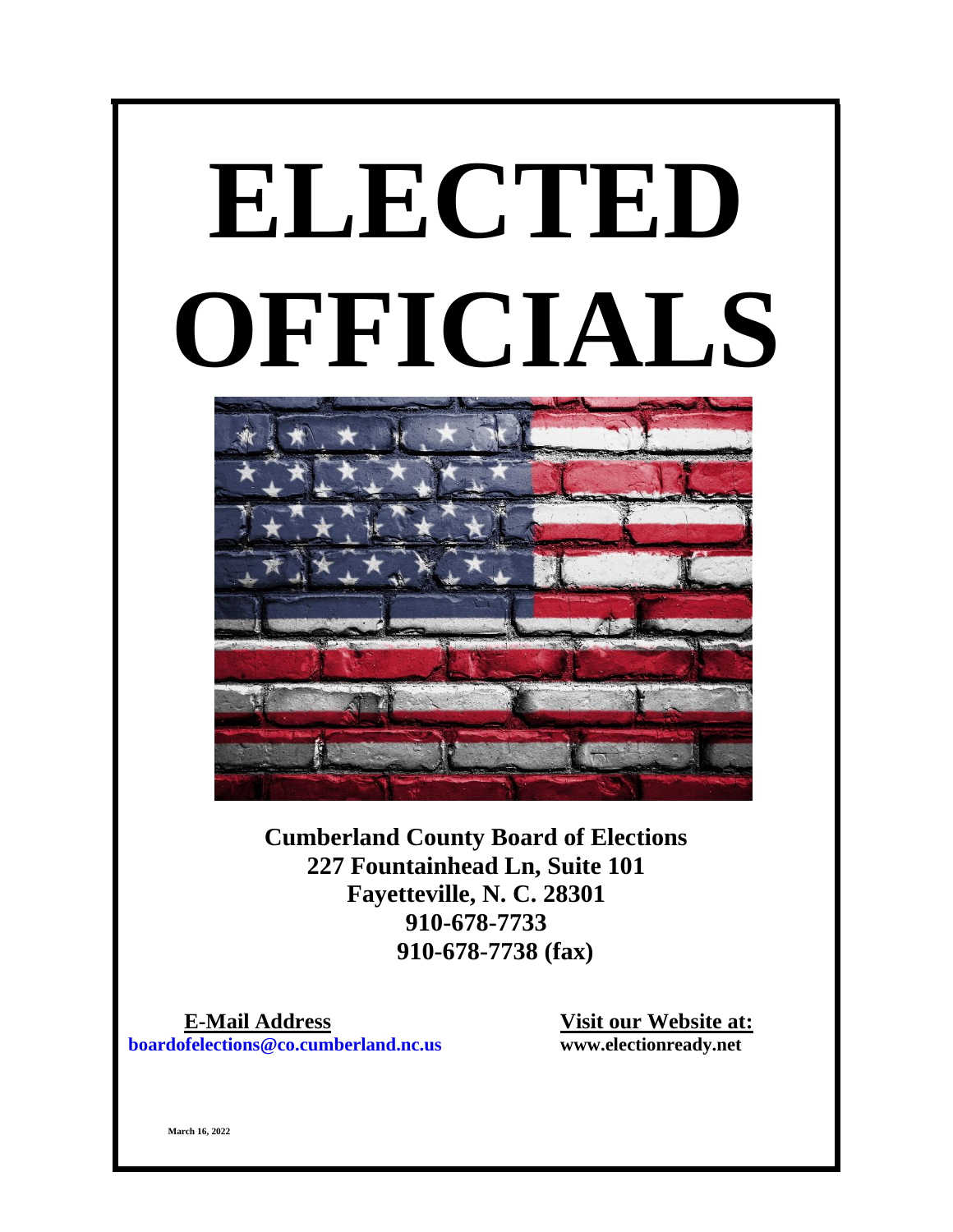# **OFFICE ELECTED OFFICIAL AFFILIATION LENGTH TERM ENDS PRESIDENT** Joe Biden Dem 4 yrs 2024 1600 Pennsylvania Avenue NW Washington, DC 20500 (202) 456-1414 (202) 456-2461 - fax president@whitehouse.gov **VICE-PRESIDENT** Kamala Harris Dem 4 yrs 2024 1600 Pennsylvania Avenue NW Washington, DC 20500 (202) 456-1111 vice.president@whitehouse.gov **U.S. SENATE U.S. SENATOR** Thom Tillis Rep 6 yrs 2026 113 Dirksen Senate Office Building Washington, DC 20510 (202) 224-6342 (202) 228-2563 - fax OR 310 New Bern Avenue, Suite 122 Raleigh, NC 27601 (919) 856-4630 (919) 856-4053 - fax **U.S. SENATOR** Richard Burr Rep 6 yrs 2022 217 Russell Senate Office Building Washington, DC 20510 Phone: (202) 224-3154 OR 2000 West First Street, Ste 508 Winston- Salem, NC 27104

(800)-685-8916 (336) 631-5125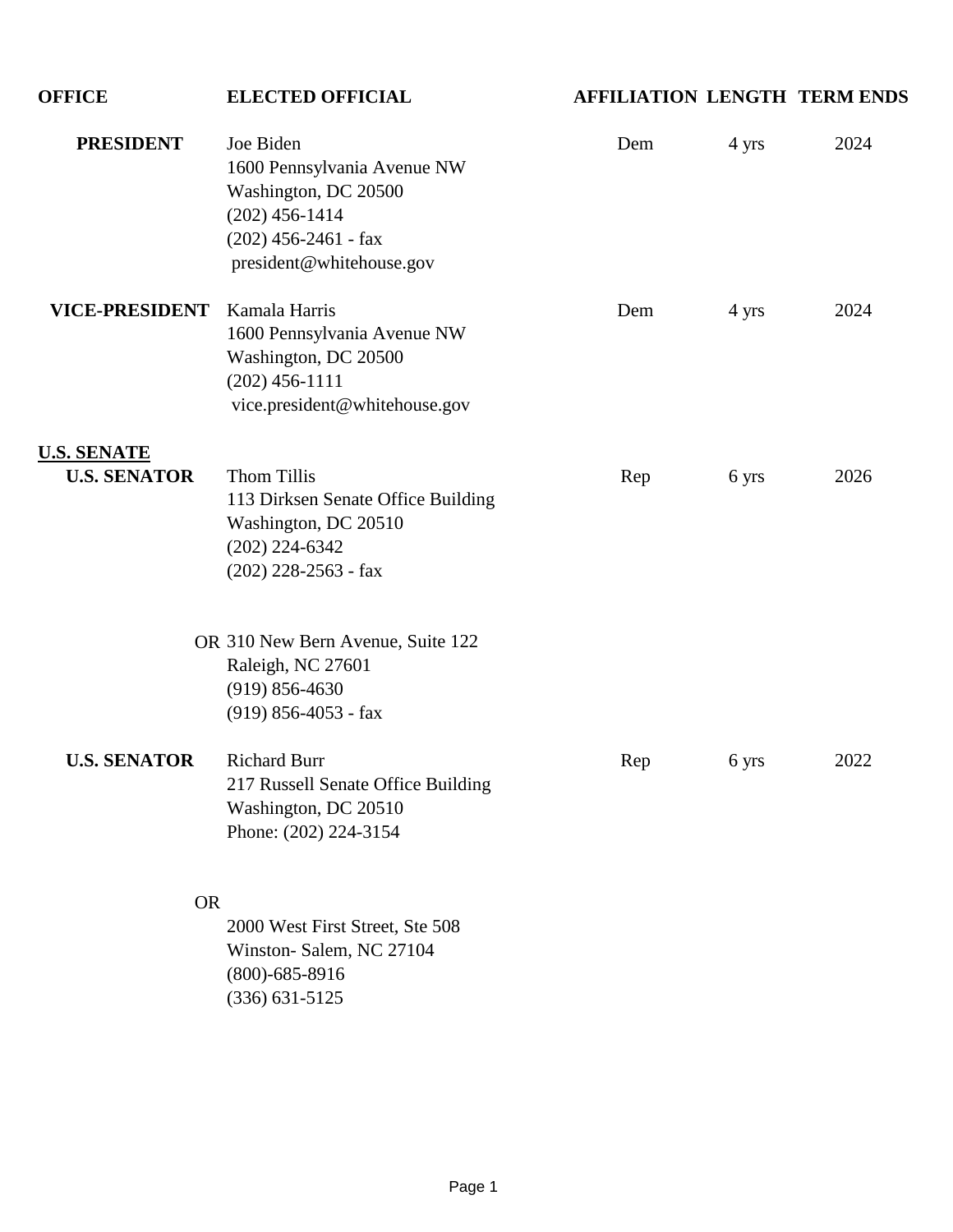**OFFICE ELECTED OFFICIAL AFFILIATION LENGTH TERM ENDS**

## **U. S. HOUSE OF REPRESENTATIVES**

| 7TH<br><b>CONGRESSIONAL</b><br><b>DISTRICT</b> | David Rouzer<br>2333 Rayburn House Office Building<br>Washington, DC 20515<br>Phone: (202) 225-2731<br>Fax: (202) 225-5773   | Rep | 2yrs             | 2022 |
|------------------------------------------------|------------------------------------------------------------------------------------------------------------------------------|-----|------------------|------|
| <b>OR</b>                                      | 4001 US Hwy 301 S<br>Four Oaks, NC 27524<br>Phone: (919) 938-3040<br>Fax: (919) 938-3540                                     |     |                  |      |
| 9TH<br><b>CONGRESSIONAL</b><br><b>DISTRICT</b> | Dan Bishop<br>1270 Longworth House Office Building<br>Washington, DC 20515<br>Phone: (202) 225-1976                          | Rep | 2 <sub>yrs</sub> | 2022 |
| <b>OR</b>                                      | 550 North Chestnut Street, Suite 152                                                                                         |     |                  |      |
|                                                | Lumberton, NC 28358<br>Phone: (910) 671-3000 ext. 7111                                                                       |     |                  |      |
| <b>GOVERNOR</b>                                | Roy Cooper<br>Office of the Governor<br>20301 Mail Service Center<br>Raleigh, NC 27699<br>Phone: (919) 814-2000              | Dem | 4 yrs            | 2024 |
| <b>LIEUTENANT</b><br><b>GOVERNOR</b>           | <b>Mark Robinson</b><br>Office of the Lieutenant Governor<br>310 N. Blount Street<br>Raleigh, NC 27601<br>$(919) 814 - 3680$ | Rep | 4 yrs            | 2024 |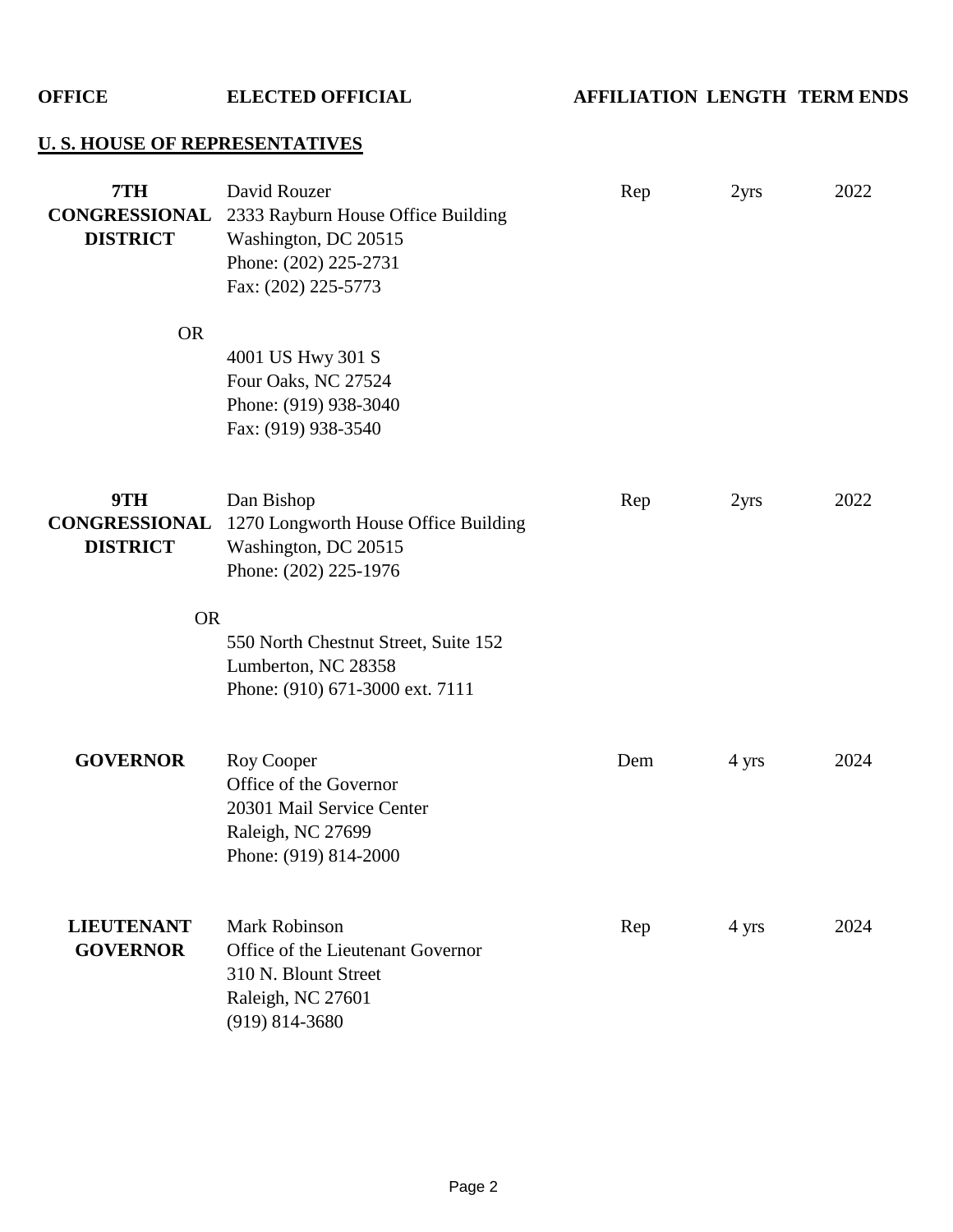## **OFFICE ELECTED OFFICIAL AFFILIATION LENGTH TERM ENDS ATTORNEY** Josh Stein Dem 4 yrs 2024 **GENERAL** Office of the Attorney General 114 W. Edenton Street Raleigh, NC 27603 (919) 716-6400 **AUDITOR** Beth A. Wood Dem 4 yrs 2024 NC Office of the State Auditor 2 S. Salisbury Street, Suite 201 Raleigh, NC 27601 (919) 807-7500 **COMMISSIONER** Steve Troxler Rep 4 yrs 2024 **OF AGRICULTURE** NC Department of Agriculture 1001 Mail Service Center Raleigh, NC 27699 (919) 707-3002 **COMMISSIONER** Mike Causey Rep 4 yrs 2024 **OF INSURANCE** NC Department of Insurance 325 N. Salisbury Street Raleigh, NC 27603 855-408-1212 **COMMISSIONER** Josh Dobson Rep 4 yrs 2024 **OF LABOR** NC Department of Labor 1101 Mail Service Center Raleigh, NC 27699 Phone: (919) 707-7766 1-800-625-2267 **SECRETARY OF** Elaine Marshall Dem 4 yrs 2024 **STATE** Office of Secretary of State PO Box 29622 Raleigh, NC 27626 (919) 814-5400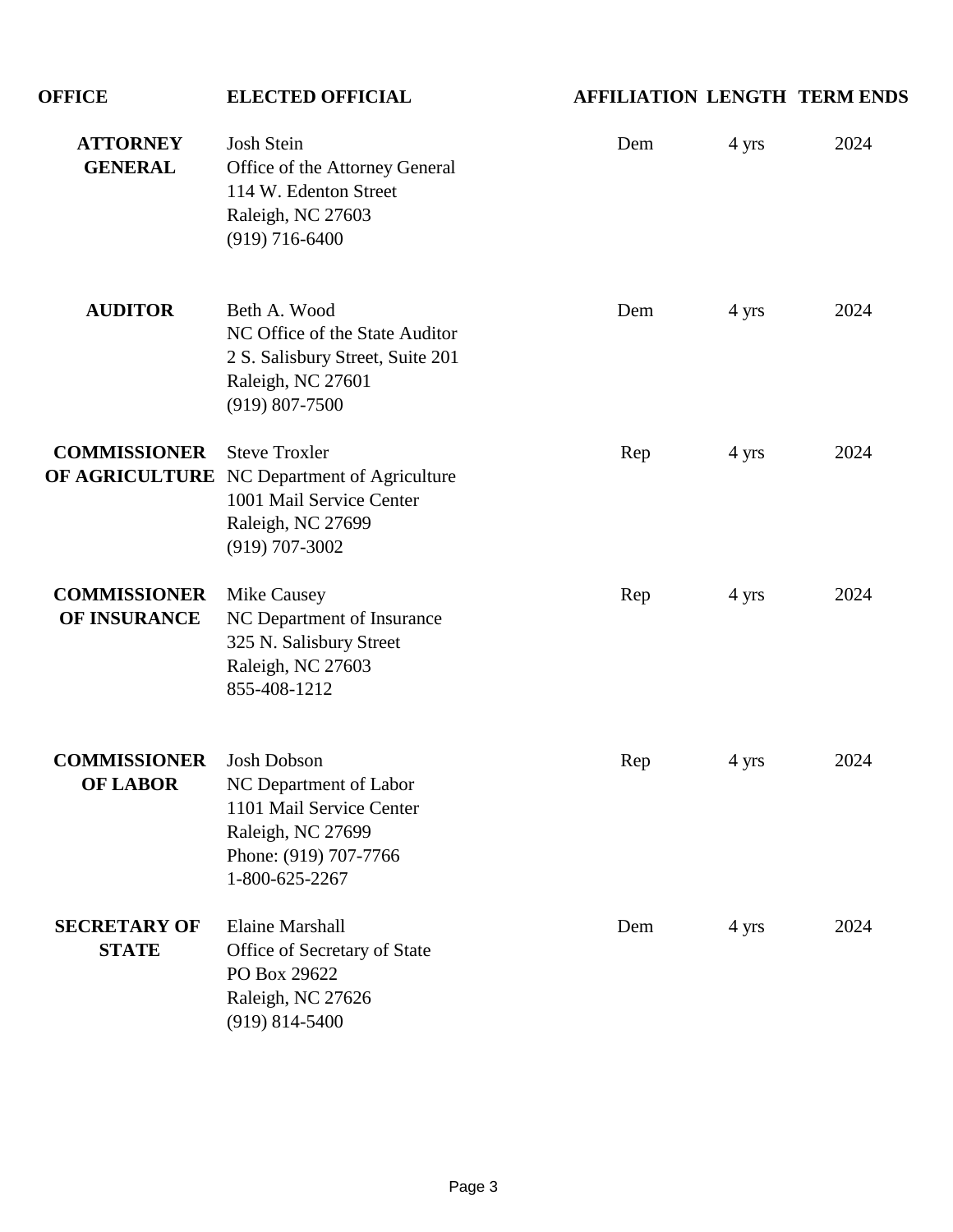| <b>OFFICE</b>                                                                    | <b>ELECTED OFFICIAL</b>                                                                                                            | <b>AFFILIATION LENGTH TERM ENDS</b> |                  |      |
|----------------------------------------------------------------------------------|------------------------------------------------------------------------------------------------------------------------------------|-------------------------------------|------------------|------|
| <b>SUPERINTENDENT</b> Catherine Truitt<br><b>OF PUBLIC</b><br><b>INSTRUCTION</b> | 6301 Mail Service Center<br>Raleigh, NC 27699<br>984-236-2100                                                                      | Rep                                 | 4 yrs            | 2024 |
| <b>TREASURER</b>                                                                 | Dale Folwell<br>Department of State Treasurer<br>3200 Atlantic Avenue<br>Raleigh, NC 27604<br>Phone: (919) 814-4000                | Rep                                 | 4 yrs            | 2024 |
|                                                                                  | North Carolina General Assembly:<br>Legislative Building, 16 West Jones Street, Raleigh, NC 27601<br>$(919) 733 - 7928$            |                                     |                  |      |
| <b>NC STATE SENATE</b><br><b>19TH DISTRICT</b>                                   | <b>Kirk DeViere</b><br>300 N. Salisbury Street, Room 515<br>Raleigh, NC 27603-5925<br>$(919) 733 - 5776$<br>kirk.deviere@ncleg.gov | Dem                                 | 2 <sub>yrs</sub> | 2022 |
| 21ST DISTRICT                                                                    | <b>Ben Clark</b><br>16 W. Jones Street, Room 1117<br>Raleigh, NC 27601-2808<br>(919) 733-9349<br>ben.clark@ncleg.gov               | Dem                                 | 2 yrs            | 2022 |
|                                                                                  | <b>NC STATE HOUSE OF REPRESENTATIVES</b>                                                                                           |                                     |                  |      |
| <b>42ND DISTRICT</b>                                                             | Marvin W. Lucas<br>300 N. Salisbury Street, Room 402<br>Raleigh, NC 27603-5925<br>$(919) 733 - 5775$<br>Marvin.Lucas@ncleg.gov     | Dem                                 | 2 yrs            | 2022 |
| <b>43RD DISTRICT</b>                                                             | Diane Wheatley<br>300 N. Salisbury Street, Room 536<br>Raleigh, NC 27601<br>$(919) 733 - 5959$<br>diane.wheatley@ncleg.gov         | Rep                                 | 2 yrs            | 2022 |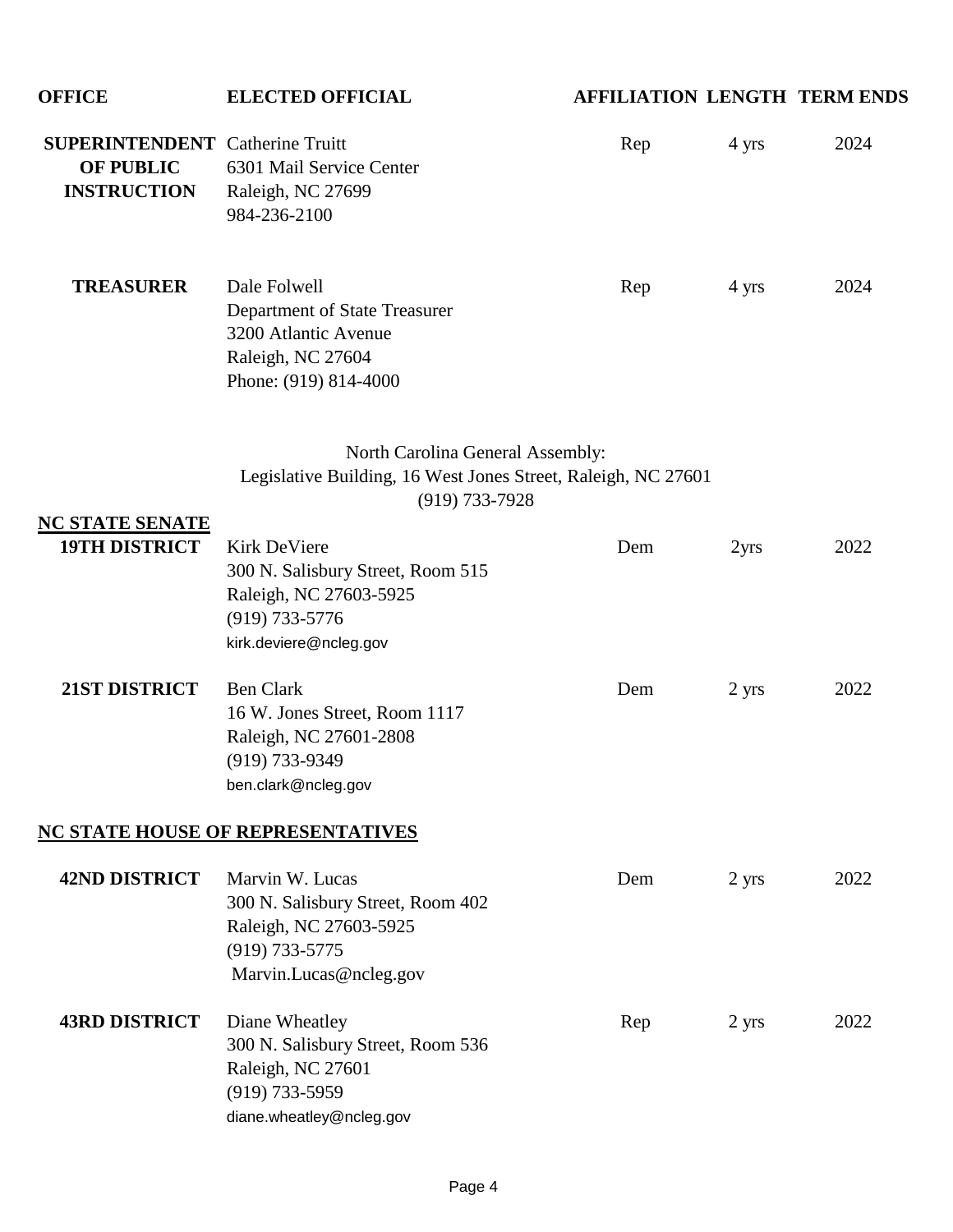| <b>OFFICE</b>                                                                      | <b>ELECTED OFFICIAL</b>                                                                                                                                                       | <b>AFFILIATION LENGTH TERM ENDS</b> |                  |      |
|------------------------------------------------------------------------------------|-------------------------------------------------------------------------------------------------------------------------------------------------------------------------------|-------------------------------------|------------------|------|
| <b>44TH DISTRICT</b>                                                               | William O. Richardson<br>16 W. Jones Street, Room 1021<br>Raleigh, NC 27601-1096<br>$(919) 733 - 5601$<br>william.richardson@ncleg.gov                                        | Dem                                 | 2 <sub>yrs</sub> | 2022 |
| <b>45TH DISTRICT</b>                                                               | John Szoka<br>16 W. Jones Street, Room 2207<br>Raleigh, NC 27601-1096<br>(919) 733-9892<br>john.szoka@ncleg.gov                                                               | Rep                                 | 2 yrs            | 2022 |
| <b>CLERK OF</b>                                                                    | Lisa Scales<br><b>SUPERIOR COURT</b> Clerk Of Superior Court<br>PO Box 363<br>Fayetteville, NC 28302<br>$(910)$ 475-3000                                                      | Dem                                 | 4 yrs            | 2022 |
| <b>REGISTER</b><br><b>OF DEEDS</b>                                                 | J. Lee Warren, Jr.<br><b>Cumberland County Courthouse</b><br>P. O. Drawer 2039<br>Fayetteville, NC 28302<br>$(910)$ 678-7775<br>(910) 323-1456 fax<br>getdeeds@infionline.net | Dem                                 | 4 yrs            | 2024 |
| <b>SHERIFF</b>                                                                     | Ennis Wright<br>Law Enforcement Building<br>131 Dick Street<br>Fayetteville, NC 28301<br>$(910-)$ 323-1500                                                                    | Dem                                 | 4 yrs            | 2022 |
| <b>DISTRICT ATTORNEY</b><br><b>14TH</b><br><b>PROSECUTORIAL</b><br><b>DISTRICT</b> | <b>Billy West</b><br><b>Cumberland County Courthouse</b><br>117 Dick Street, Suite 427<br>Fayetteville, NC 28301<br>$(910)$ 475-3010                                          | Dem                                 | 4 yrs            | 2022 |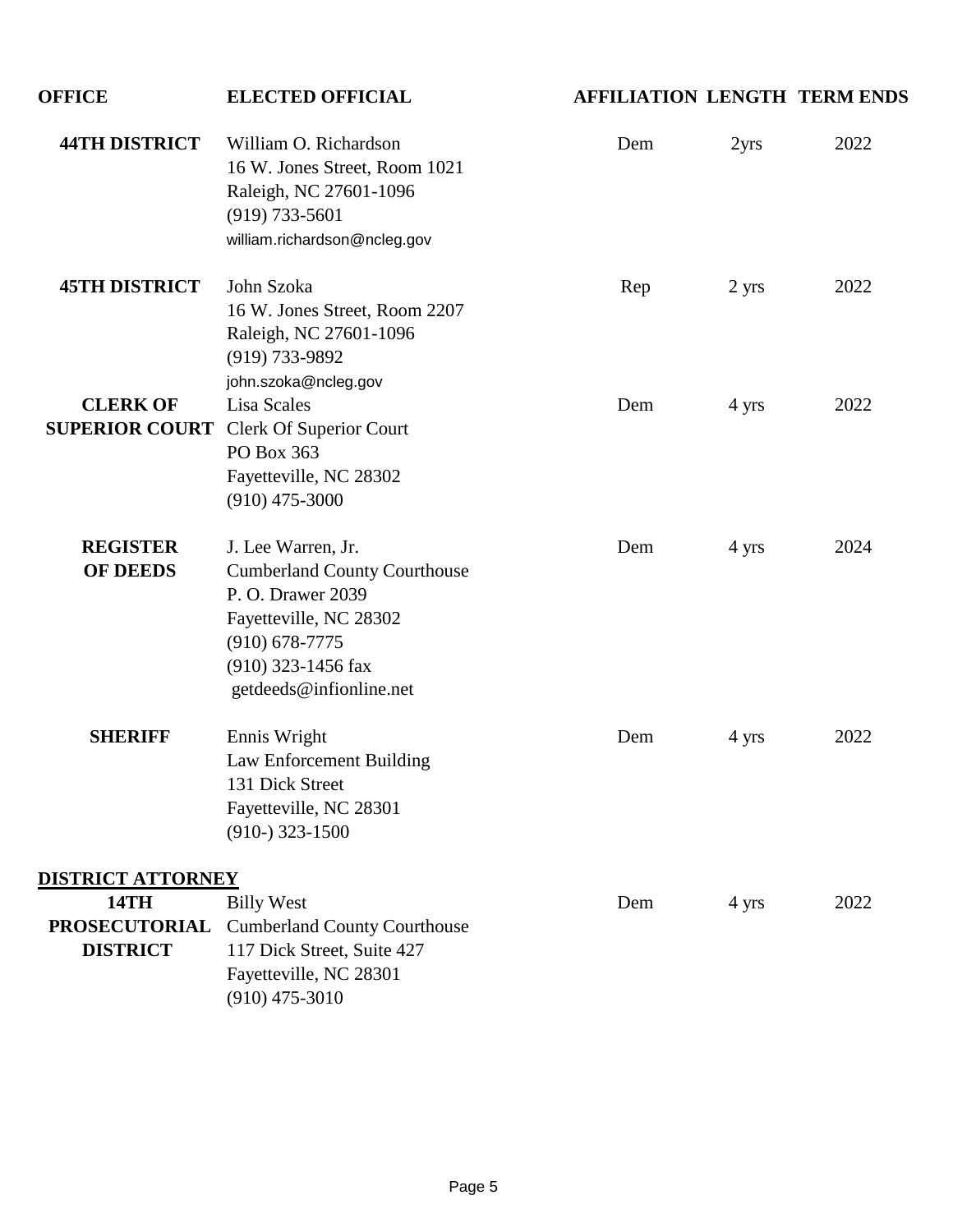**OFFICE ELECTED OFFICIAL AFFILIATION LENGTH TERM ENDS**

#### **SUPERIOR COURT JUDGES**

| <b>DISTRICT 12A</b> | Claire Hill                                                                                | Dem  | 8 yrs | 2026 |
|---------------------|--------------------------------------------------------------------------------------------|------|-------|------|
| <b>DISTRICT 12B</b> | <b>Resident Superior Court Judge</b><br>Gale Adams<br><b>Resident Superior Court Judge</b> | Dem  | 8 yrs | 2028 |
| <b>DISTRICT 12C</b> | James Floyd "Jim" Ammons, Jr.<br>Senior Resident Superior Court Judge                      | Una  | 8 yrs | 2026 |
|                     | Mark Sternlicht<br><b>Resident Superior Court Judge</b>                                    | Appt | 8 yrs | 2026 |

(910) 475-3016 Cumberland County Courthouse, P. O. Box 363, Fayetteville, NC 28302 Superior Court Judges can be contacted at the following address:

| <b>DISTRICT COURT</b> | Cheri Siler-Mack         | Dem  | 4 yrs | 2022 |
|-----------------------|--------------------------|------|-------|------|
| <b>JUDGES</b>         | Vacant                   |      | 4 yrs | 2022 |
|                       | <b>Frances McDuffie</b>  | Dem  | Appt  | 2022 |
|                       | <b>Stephen Stokes</b>    | Dem  | 4 yrs | 2022 |
|                       | David Hasty              | Dem  | 4 yrs | 2022 |
|                       | Cullen Jordan            | Appt | 4 yrs | 2024 |
|                       | Lou Olivera              | Dem  | 4 yrs | 2024 |
|                       | Toni S. King             | Dem  | 4 yrs | 2022 |
|                       | Caitlin Evans            | Dem  | 4 yrs | 2022 |
|                       | <b>Tiffany Whitfield</b> | Dem  | 4 yrs | 2024 |

District Court Judges can be contacted at the following address: Cumberland County Courthouse, P. O. Box 363, Fayetteville, NC 28302 (910) 475-3012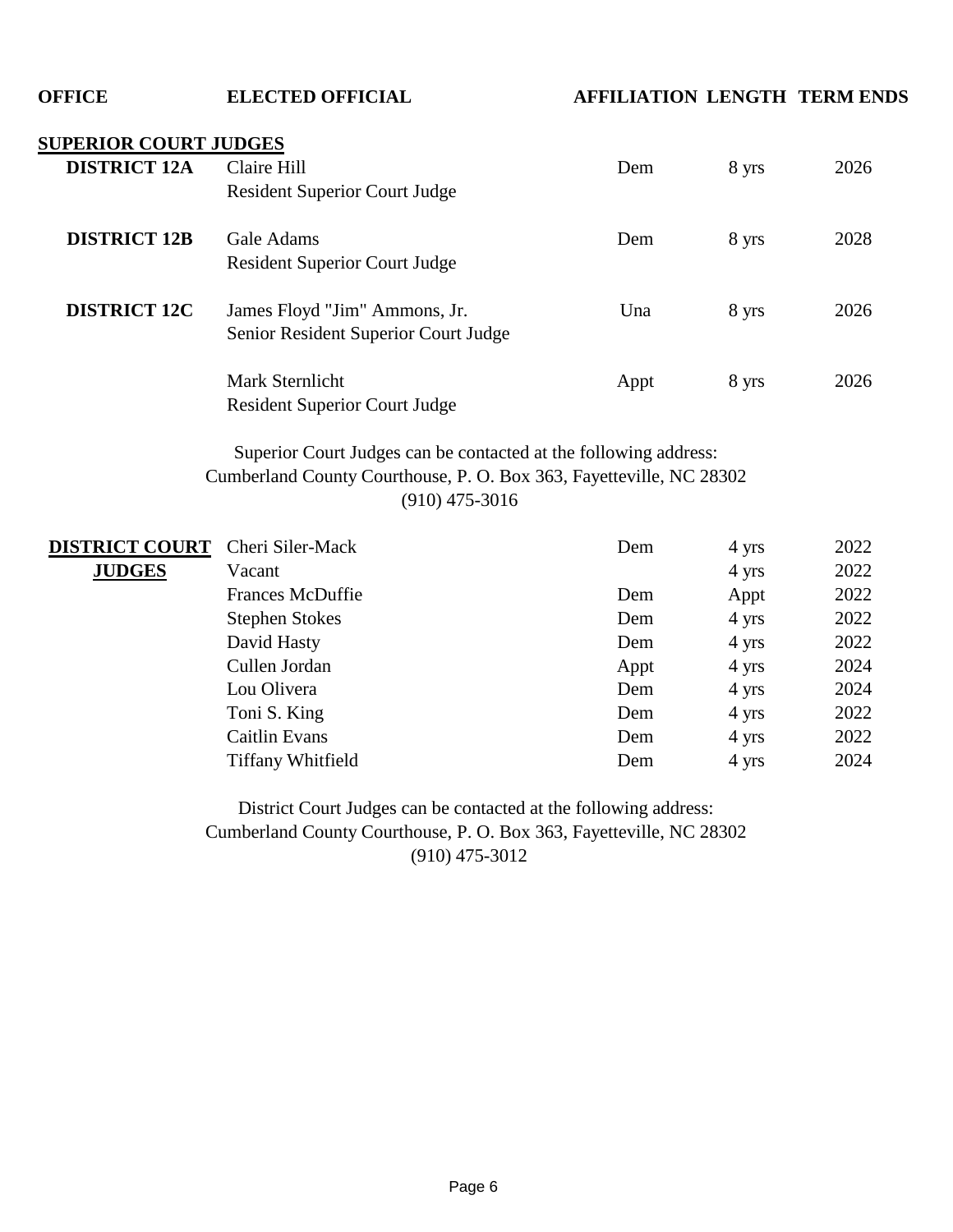#### **OFFICE ELECTED OFFICIAL AFFILIATION LENGTH TERM ENDS**

### **COUNTY COMMISSIONERS**

| <b>DISTRICT 1</b> | Jeannette M. Council           | Dem | 4 yrs | 2022 |
|-------------------|--------------------------------|-----|-------|------|
| <b>DISTRICT 1</b> | Glenn Adams - Chair            | Dem | 4 yrs | 2022 |
| <b>DISTRICT 2</b> | Toni Stewart - Vice Chairwoman | Dem | 4 yrs | 2024 |
| <b>DISTRICT 2</b> | Michael Boose                  |     |       | 2024 |
|                   |                                | Rep | 4 yrs |      |
| <b>DISTRICT 2</b> | Jimmy Keefe                    | Rep | 4 yrs | 2024 |
| <b>AT-LARGE</b>   | <b>Charles Evans</b>           | Dem | 4 yrs | 2022 |
|                   |                                |     |       |      |
| <b>AT-LARGE</b>   | <b>Larry Lancaster</b>         | Dem | 4 yrs | 2022 |

E-mail: web.commissioners@co.cumberland.nc.us (910) 678-7771 (910) 678-7770- Fax Cumberland County Commissioners can be contacted at the following address: Cumberland County Courthouse, P.O. Drawer 1829, Fayetteville, NC 28302

#### **BOARD OF EDUCATION**

| <b>DISTRICT 1</b> | Alicia Chisolm                   | 4 yrs | 2024 |
|-------------------|----------------------------------|-------|------|
|                   | PO Box 2357                      |       |      |
|                   | Fayetteville, NC 28302           |       |      |
|                   | $(910)$ 678-2312                 |       |      |
|                   | aliciachisolmboe@ccs.k12.nc.us   |       |      |
| <b>DISTRICT 2</b> | Deanna Turner Jones - Vice Chair | 4yrs  | 2024 |
|                   | PO Box 2357                      |       |      |
|                   | Fayetteville, NC 28302           |       |      |
|                   | $(910) 678 - 2312$               |       |      |
|                   | deannajonesboe@ccs.k12.nc.us     |       |      |
| <b>DISTRICT 3</b> | Carrie Sutton                    | 4 yrs | 2024 |
|                   | PO Box 2357                      |       |      |
|                   | Fayetteville, NC 28302           |       |      |
|                   | $(910)$ 678-2312                 |       |      |
|                   | carriesuttonboe@ccs.k12.nc.us    |       |      |
| <b>DISTRICT 4</b> | Donna Vann                       | 4 yrs | 2024 |
|                   | PO Box 2357                      |       |      |
|                   | Fayetteville, NC 28302           |       |      |
|                   | $(910)$ 678-2312                 |       |      |
|                   | donnavannboe@ccs.k12.nc.us       |       |      |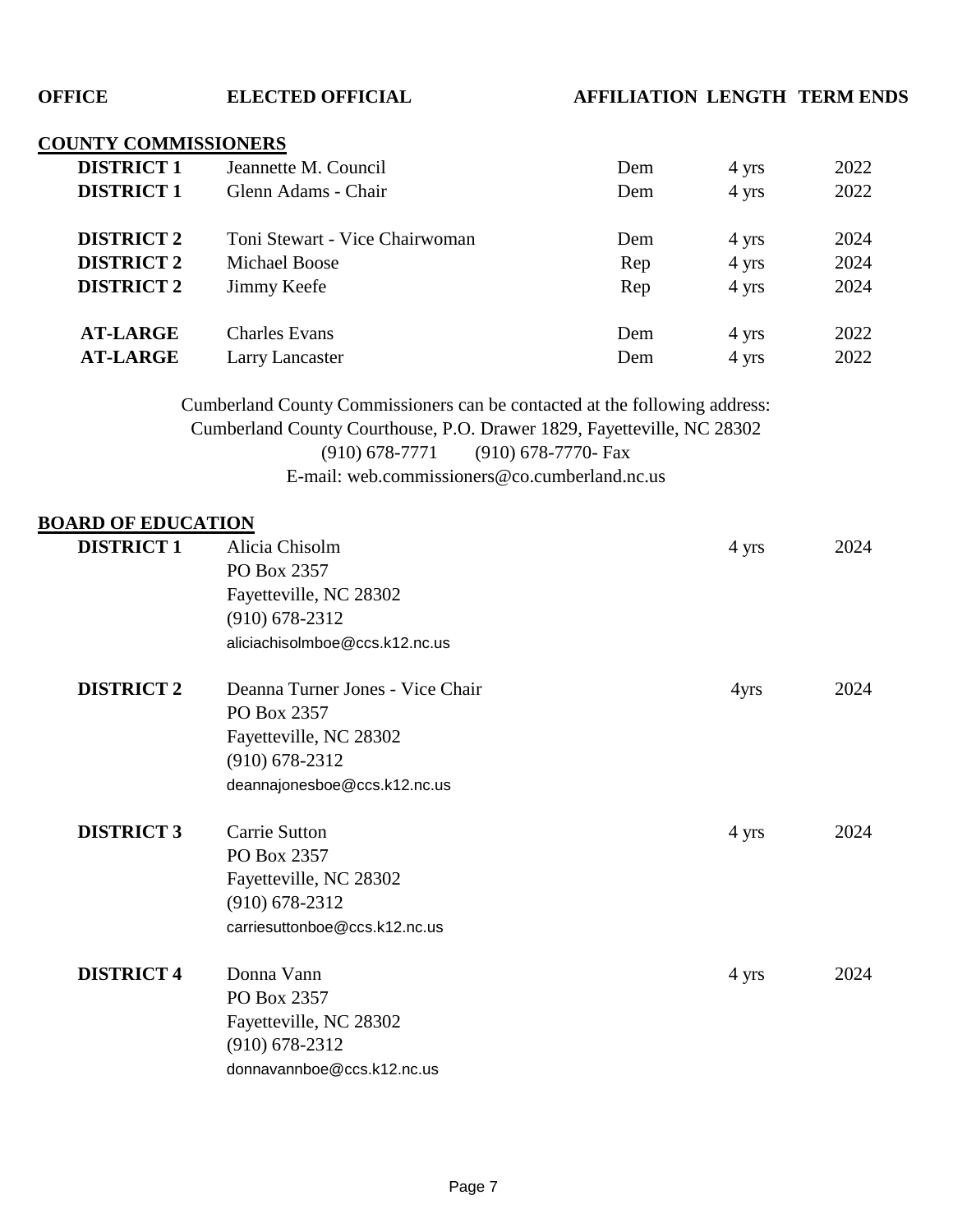| <b>OFFICE</b>     | <b>ELECTED OFFICIAL</b>          | <b>AFFILIATION LENGTH TERM ENDS</b> |      |
|-------------------|----------------------------------|-------------------------------------|------|
| <b>DISTRICT 5</b> | <b>Susan Williams</b>            | 4 yrs                               | 2024 |
|                   | PO Box 2357                      |                                     |      |
|                   | Fayetteville, NC 28302           |                                     |      |
|                   | $(910) 678 - 2312$               |                                     |      |
|                   | susanwilliamsboe@ccs.k12.nc.us   |                                     |      |
| <b>DISTRICT 6</b> | Nathan Warfel                    | 4yrs                                | 2024 |
|                   | PO Box 2357                      |                                     |      |
|                   | Fayetteville, NC 28302           |                                     |      |
|                   | $(910) 678 - 2312$               |                                     |      |
|                   | nathanwarfelboe@ccs.k12.nc.us    |                                     |      |
| <b>AT-LARGE</b>   | Greg West - Chair                | 4 yrs                               | 2022 |
|                   | PO Box 2357                      |                                     |      |
|                   | Fayetteville, NC 28302           |                                     |      |
|                   | $(910) 678 - 2312$               |                                     |      |
|                   | gregwestboe@ccs.k12.nc.us        |                                     |      |
| <b>AT-LARGE</b>   | <b>Judy Musgrave</b>             | 4 yrs                               | 2022 |
|                   | PO Box 2357                      |                                     |      |
|                   | Fayetteville, NC 28302           |                                     |      |
|                   | $(910)$ 678-2312                 |                                     |      |
|                   | judymusgraveboe@ccs.k12.nc.us    |                                     |      |
| <b>AT-LARGE</b>   | <b>Charles McKellar</b>          | 4 yrs                               | 2022 |
|                   | PO Box 2357                      |                                     |      |
|                   | Fayetteville, NC 28302           |                                     |      |
|                   | $(910) 678 - 2312$               |                                     |      |
|                   | charlesmckellarboe@ccs.k12.nc.us |                                     |      |

ity School Board may al (910) 678-2300 (910) 678-2486-Fax Cumberland County Board of Education, P.O. Box 2357, Fayetteville, NC 28302

#### **SOIL AND WATER CONSERVATION**

| Monique McMillan   | 4yrs | 2022 |
|--------------------|------|------|
| Wayne Collier, Jr. | 4yrs | 2022 |
| Lena Simmons       | 4yrs | 2024 |

(910) 484-8479 (910) 484-3157-Fax 301 East Mountain Drive, Suite 229, Fayetteville, NC 28306 Soil and Water Conservation Officers may be contacted at the following address: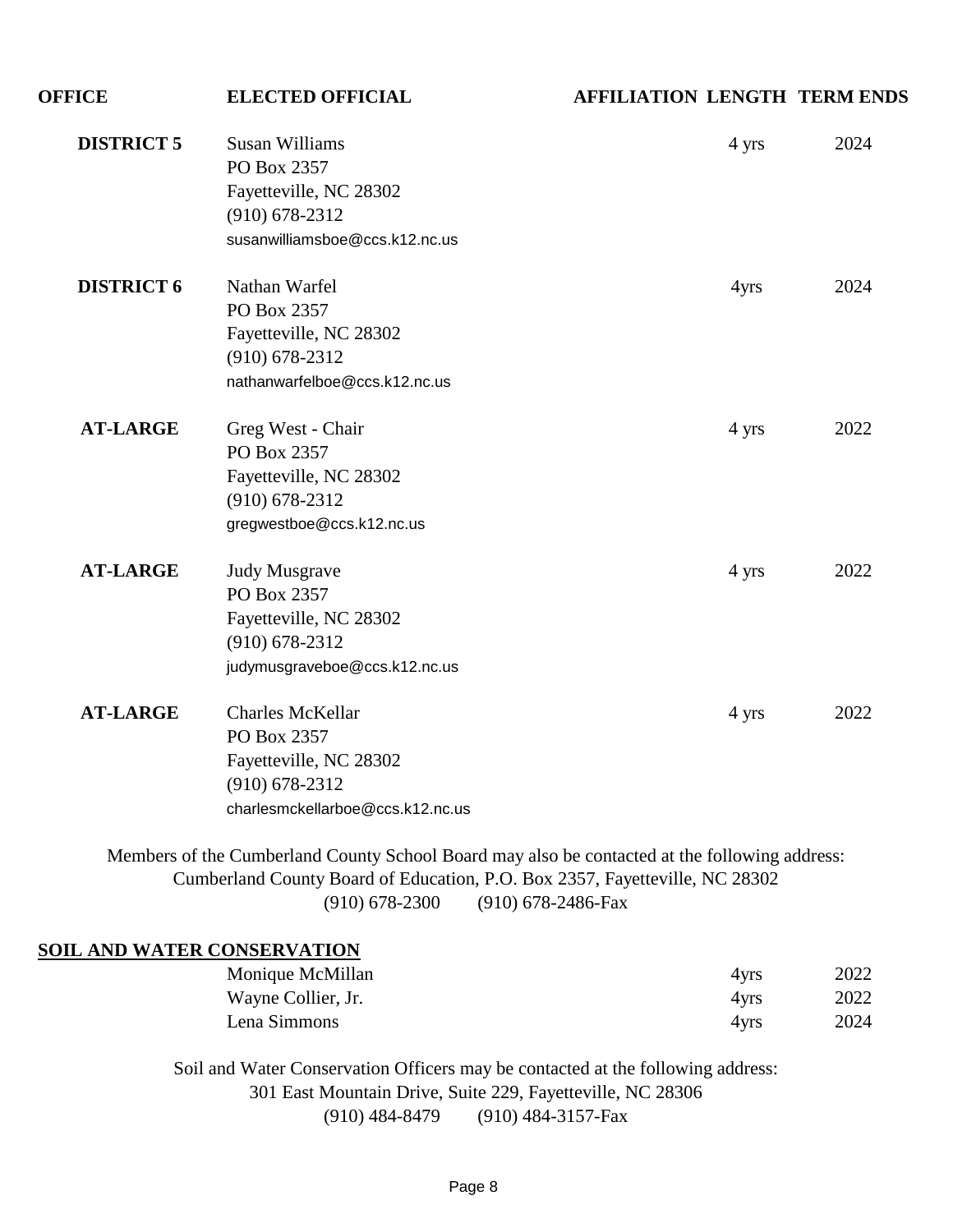|                                  | <b>City of Fayetteville</b>                                                                                                                |       |      |
|----------------------------------|--------------------------------------------------------------------------------------------------------------------------------------------|-------|------|
| <b>MAYOR</b>                     | Mitch Colvin<br>433 Hay Street<br>Fayetteville, NC 28301<br>(910) 433-1992 Mayor's Office<br>$(910)$ 670-5186<br>mitch.colvin@ci.fay.nc.us | 2 yrs | 2021 |
| <b>Fayetteville City Council</b> |                                                                                                                                            |       |      |
| <b>DISTRICT 1</b>                | Kathy Keefe Jensen - Pro Tem<br>433 Hay Street<br>Fayetteville, NC 28301<br>$(910)$ 433-1992<br>kjensen@ci.fay.nc.us                       | 2 yrs | 2021 |
| <b>DISTRICT 2</b>                | Shakeyla Ingram<br>433 Hay Street<br>Fayetteville, NC 28301<br>$(910)$ 973-0256<br>singram@ci.fay.nc.us                                    | 2yrs  | 2021 |
| <b>DISTRICT 3</b>                | Antonio Jones<br>433 Hay Street<br>Fayetteville, NC 28301<br>$(910)$ 433-1992                                                              | Appt  | 2021 |
| <b>DISTRICT 4</b>                | D.J. Haire<br>433 Hay Street<br>Fayetteville, NC 28301<br>$(910) 574 - 5399$<br>dhaire2@nc.rr.com                                          | 2 yrs | 2021 |
| <b>DISTRICT 5</b>                | <b>Johnny Dawkins</b><br>433 Hay Street<br>Fayetteville, NC 28301<br>$(910)$ 433-1992<br>jdawkins@ci.fay.nc.us                             | 2 yrs | 2021 |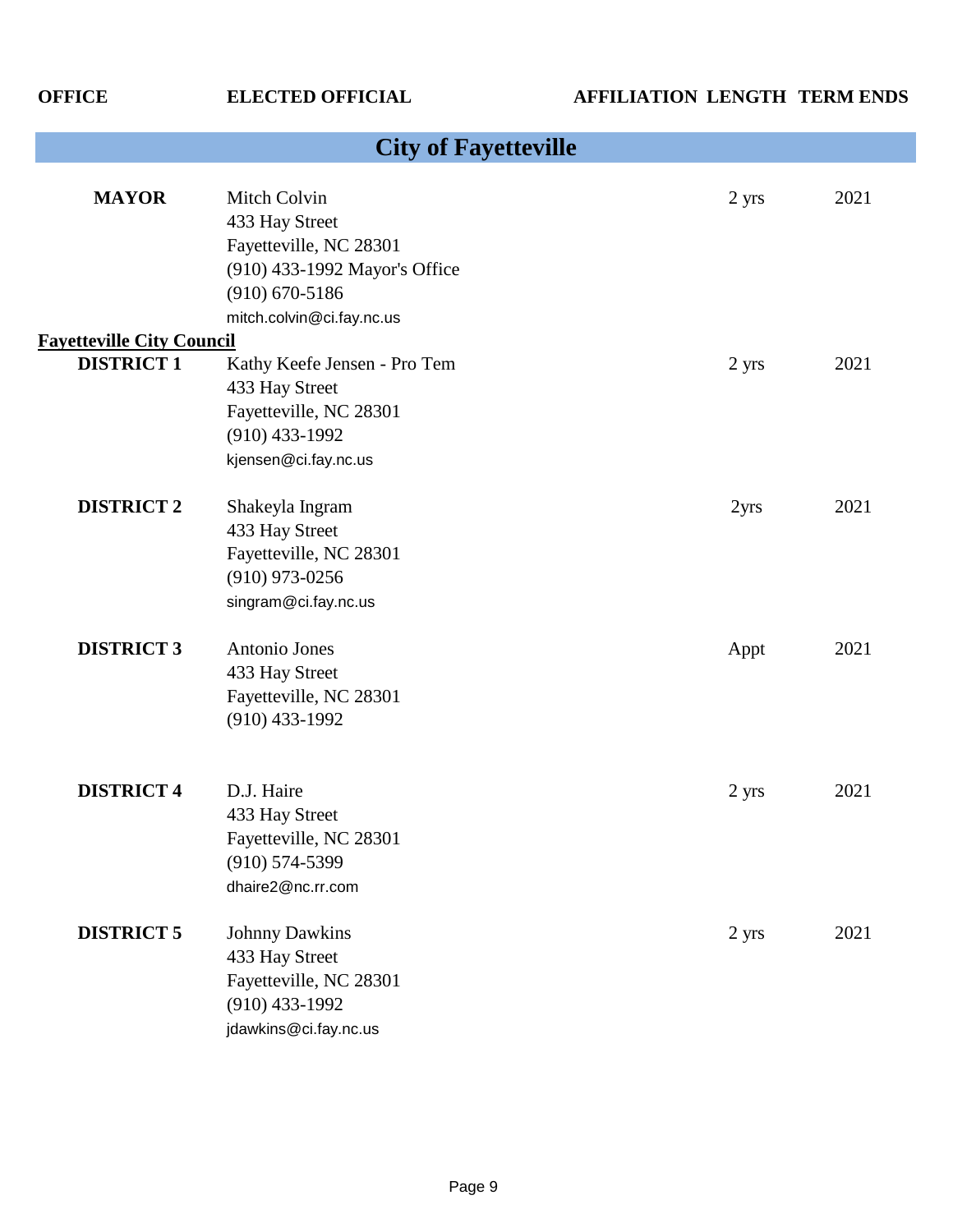| <b>OFFICE</b>                        | <b>ELECTED OFFICIAL</b>                                                                                                     | <b>AFFILIATION LENGTH TERM ENDS</b> |       |      |
|--------------------------------------|-----------------------------------------------------------------------------------------------------------------------------|-------------------------------------|-------|------|
| <b>DISTRICT 6</b>                    | <b>Christopher Davis</b><br>433 Hay Street<br>Fayetteville, NC 28301<br>$(910)$ 433-1992<br>cgdavis@ci.fay.nc.us            |                                     | 2 yrs | 2021 |
| <b>DISTRICT 7</b>                    | Larry Wright<br>433 Hay Street<br>Fayetteville, NC 28301<br>$(910)$ 433-1992<br>larry.wright@ci.fay.nc.us                   |                                     | 2 yrs | 2021 |
| <b>DISTRICT 8</b>                    | Courtney Banks-McLaughlin<br>433 Hay Street<br>Fayetteville, NC 28301<br>$(910)$ 433-1992<br>cbanks-mclaughlin@ci.fay.nc.us |                                     | 2 yrs | 2021 |
| <b>DISTRICT 9</b>                    | <b>Yvonne Kinston</b><br>433 Hay Street<br>Fayetteville, NC 28301<br>$(910)$ 433-1992<br>ykinston@ci.fay.nc.us              |                                     | 2 yrs | 2021 |
|                                      | <b>Eastover Sanitary District</b>                                                                                           |                                     |       |      |
| <b>BOARD MEMBER</b> Danielle Osborne | 1502 Heatherly Ct<br>Eastover, NC 28312                                                                                     |                                     | 2 yrs | 2023 |
| <b>BOARD MEMBER</b>                  | Liz Reeser<br>2308 Furlong Place<br>Eastover, NC 28312<br>$(910)$ 323-8149 (h)                                              |                                     | 4 yrs | 2025 |
| <b>BOARD MEMBER</b>                  | Helen S. Crumpler<br>2569 Dunn Road<br>Eastover, NC 28312<br>$(910)$ 483-6087 (h)                                           |                                     | 4 yrs | 2025 |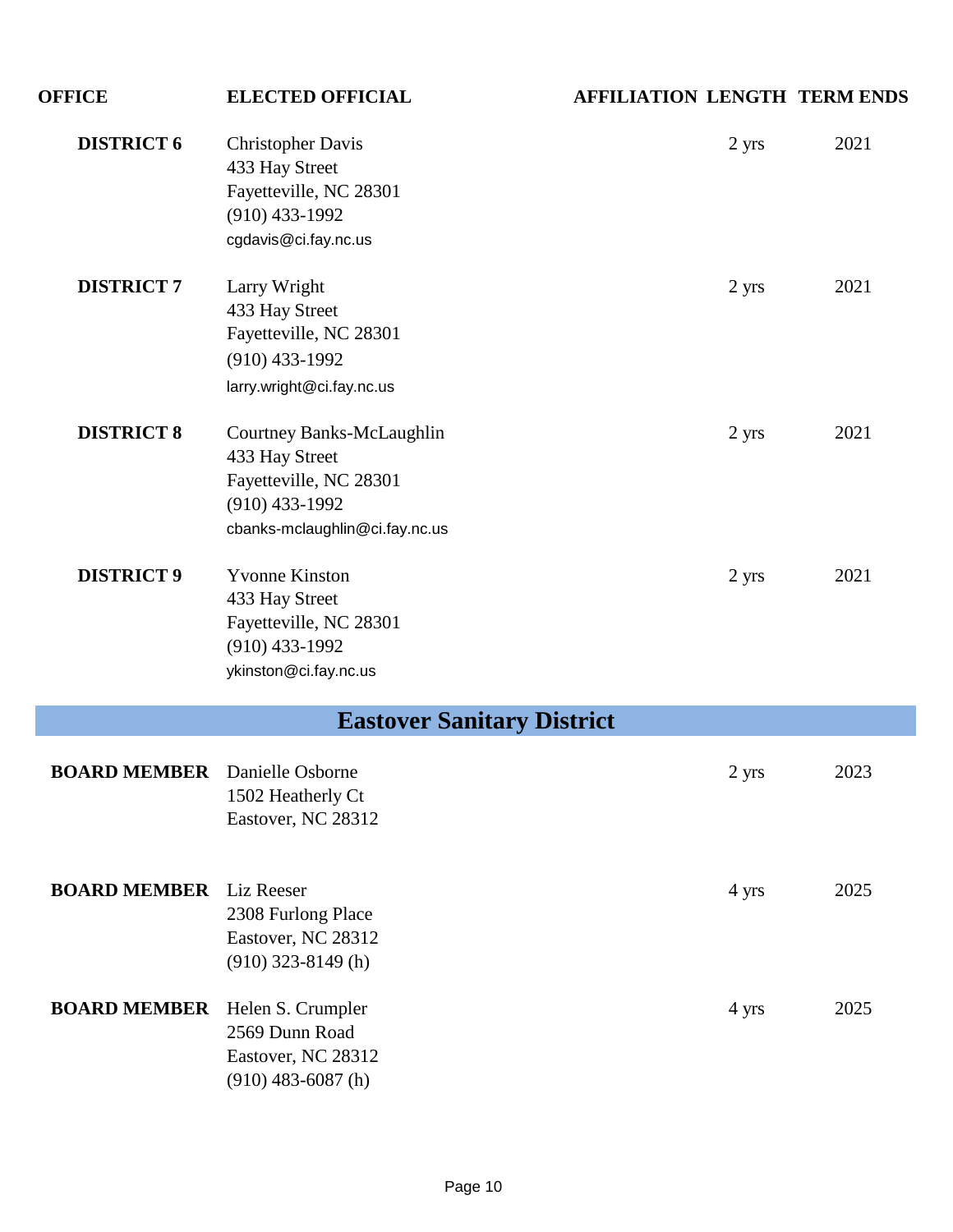|                                  | <b>Town Of Eastover</b>                                                                                                         |       |      |
|----------------------------------|---------------------------------------------------------------------------------------------------------------------------------|-------|------|
|                                  | 3863 Dunn Road<br>Eastover, NC 28312<br>Phone: (910)-323-0707<br>Jane Faircloth - Town Clerk<br>Email: townclerk@eastovernc.com |       |      |
| <b>MAYOR</b>                     | <b>Charles McLaurin</b><br>3052 Baywood Road<br>Eastover, NC 28312<br>$(910)$ 323-9981 (h)                                      | 2yrs  | 2023 |
| <b>TOWN</b><br><b>COUNCIL</b>    | Cheryl C. Hudson<br>2309 Furlong Place<br>Eastover, NC 28312<br>$(910)$ 483-1154(h)                                             | 4 yrs | 2023 |
| <b>TOWN</b><br><b>COUNCIL</b>    | <b>Brian Pearce</b><br>1862 Middle Rd<br>Eastover, NC 28312<br>$(910) 633 - 1857$                                               | 4 yrs | 2023 |
| <b>TOWN</b><br><b>COUNCIL</b>    | <b>Stan Crumpler</b><br>2569 Dunn Road<br>Eastover, NC 28312<br>$(910)$ 483-6087                                                | 4 yrs | 2023 |
| <b>TOWN</b><br><b>COUNCIL</b>    | <b>Bruce Sykes</b><br>3366 Beard Rd<br>Eastover, NC 28312<br>$(910)$ 483-0768 (h)                                               | 4 yrs | 2025 |
| <b>TOWN</b><br><b>COUNCIL</b>    | Kimberly McPhail<br>1335 Scuppernong Dr.<br>Eastover, NC 28312<br>$(910)$ 273-3967                                              | 4 yrs | 2025 |
| <b>TOWN</b><br><b>COUNCILMAN</b> | <b>Lawrence Buffaloe</b><br>1531 Middle Road<br>Eastover, NC 28312<br>$(910)$ 483-4752 (h)                                      | 4 yrs | 2025 |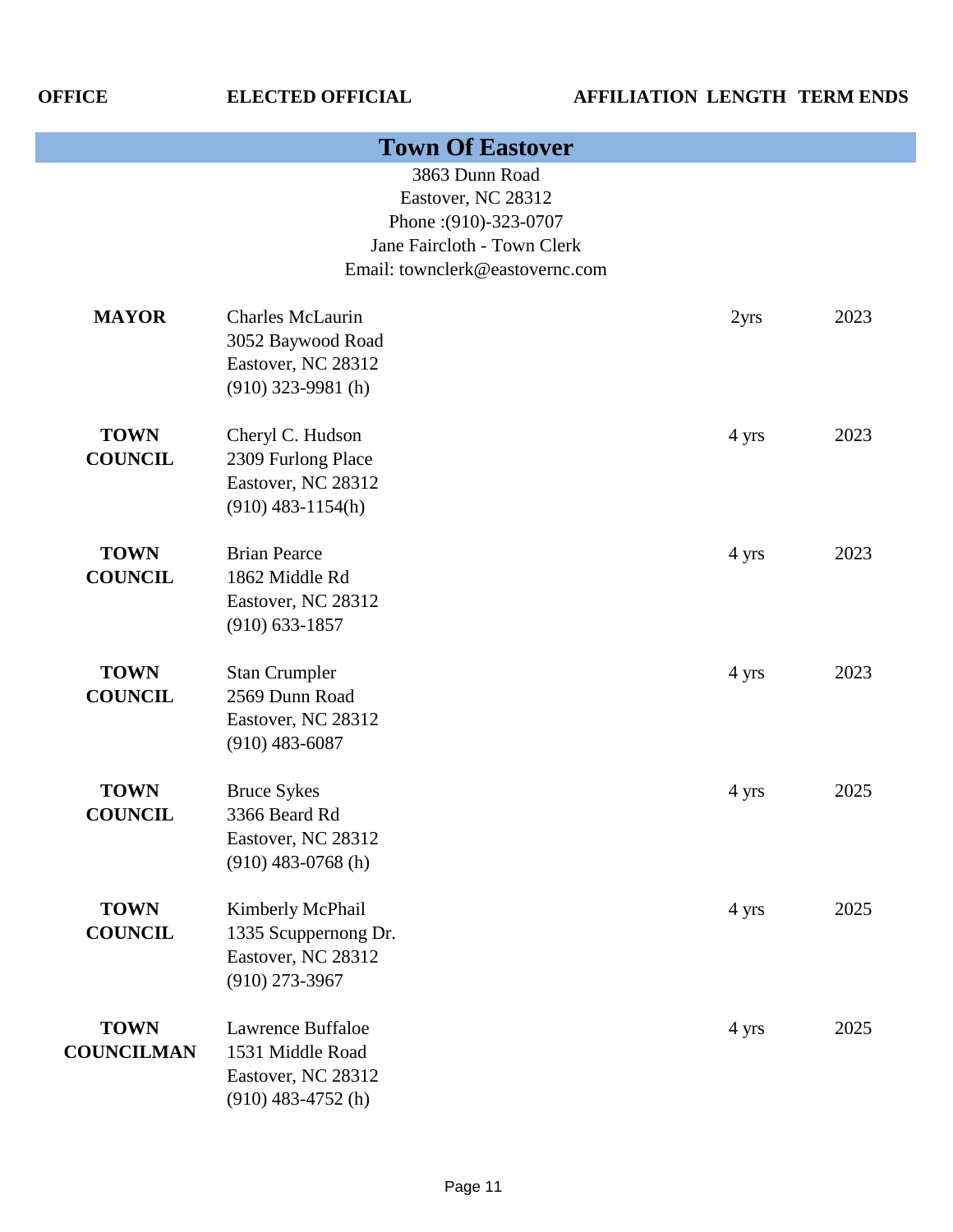| <b>Town Of Falcon</b> |                                                                                                                                  |       |      |  |
|-----------------------|----------------------------------------------------------------------------------------------------------------------------------|-------|------|--|
|                       | P.O. Box 112<br>Falcon, N. C. 28342<br>Phone: (910) 980-1355<br>Belinda White, Town Clerk<br>E-mail: townoffalcon@embarqmail.com |       |      |  |
| <b>MAYOR</b>          | Clifton L. Turpin, Jr.<br><b>PO Box 131</b><br>Falcon, NC 28342<br>$(910) 850 - 5838$ (c)                                        | 2 yrs | 2023 |  |
| <b>COMMISSIONER</b>   | John Wheeler<br>PO Box 129<br>Falcon, NC 28342<br>$(910)$ 230-1956                                                               | 2 yrs | 2023 |  |
| <b>COMMISSIONER</b>   | John Gipson<br>PO Box 24<br>Falcon, NC 28342<br>$(910)$ 263-0499 (c)<br>$(910)$ 980-1938 (h)                                     | 2 yrs | 2023 |  |
| <b>COMMISSIONER</b>   | Larry Lovick<br>PO Box 26<br>Falcon, NC 28342<br>910-261-3670(h)                                                                 | 2 yrs | 2023 |  |
| <b>COMMISSIONER</b>   | Rayford Dunning, Sr.<br>PO Box 97<br>Falcon, NC 28342<br>$(910)$ 263-3470 (h)                                                    | 2 yrs | 2023 |  |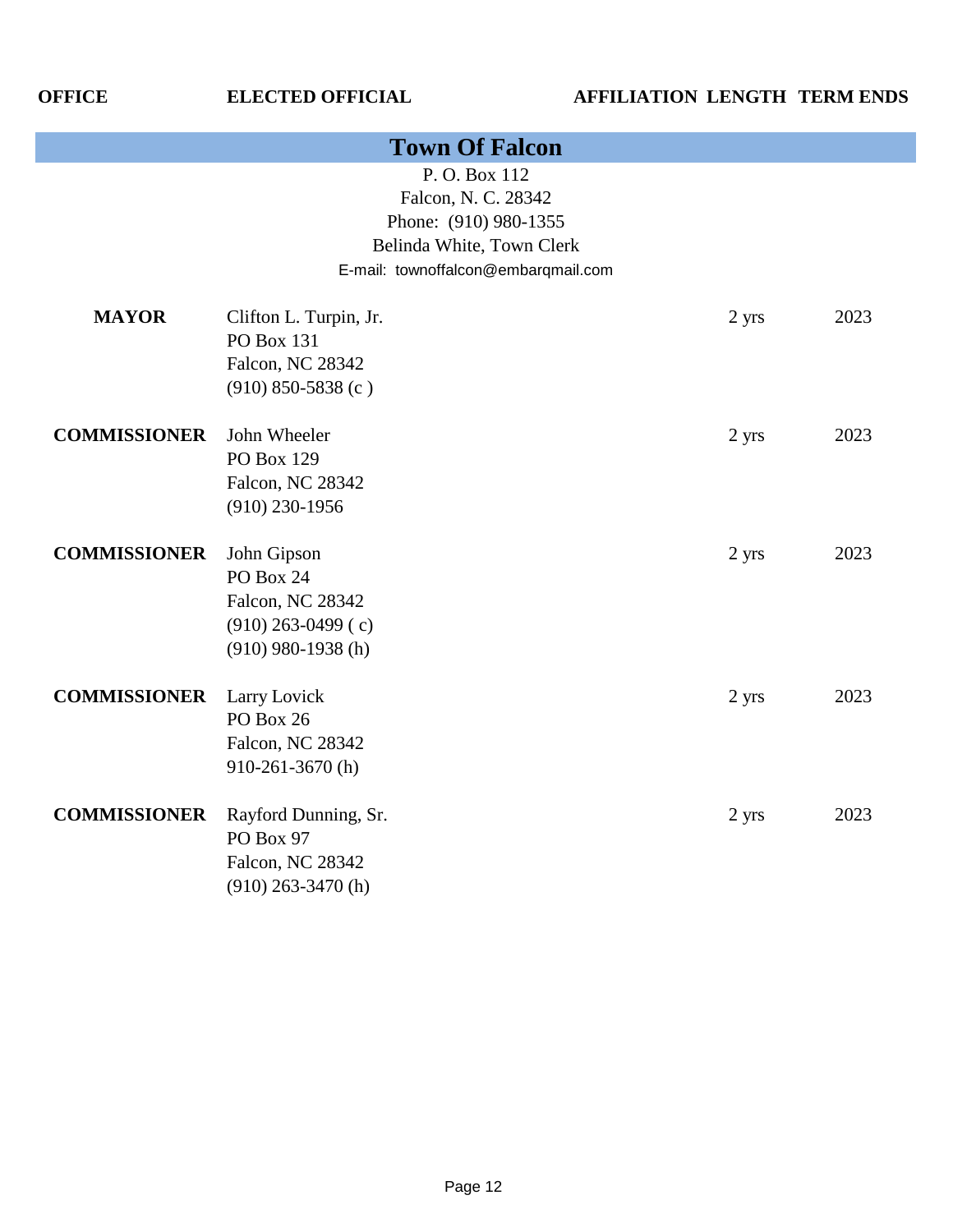| <b>Town Of Godwin</b> |                                                                                                                        |       |      |  |
|-----------------------|------------------------------------------------------------------------------------------------------------------------|-------|------|--|
|                       | P.O. Box 10<br>Godwin, N. C. 28344<br>Jacqueline Cooper-Kelley, Town Clerk<br>Phone: (910) 980-1000<br>tog@ncrrbiz.com |       |      |  |
| <b>MAYOR</b>          | Willie Burnette<br>8511 Godwin Falcon Rd<br>Godwin, NC 28344<br>$(910)$ 980-1791                                       | 2 yrs | 2023 |  |
| <b>COMMISSIONER</b>   | <b>Scarlet Hall</b><br>9028 Main Street<br>Godwin, NC 28344<br>$(910)$ 658-2972                                        | 2 yrs | 2023 |  |
| <b>COMMISSIONER</b>   | Joseph Smith<br>PO Box 54<br>Godwin, NC 28344<br>$(910) 897 - 7702$                                                    | 2 yrs | 2023 |  |
| <b>COMMISSIONER</b>   | George Cooper, Jr<br>8455 Godwin Falcon Rd<br>Godwin, NC 28344<br>$(910)$ 980-1464                                     | 2 yrs | 2023 |  |
| <b>COMMISSIONER</b>   | Ronald McNeill<br>PO Box 150<br>Godwin, NC 28344<br>$(910)$ 980-1564                                                   | 2yrs  | 2023 |  |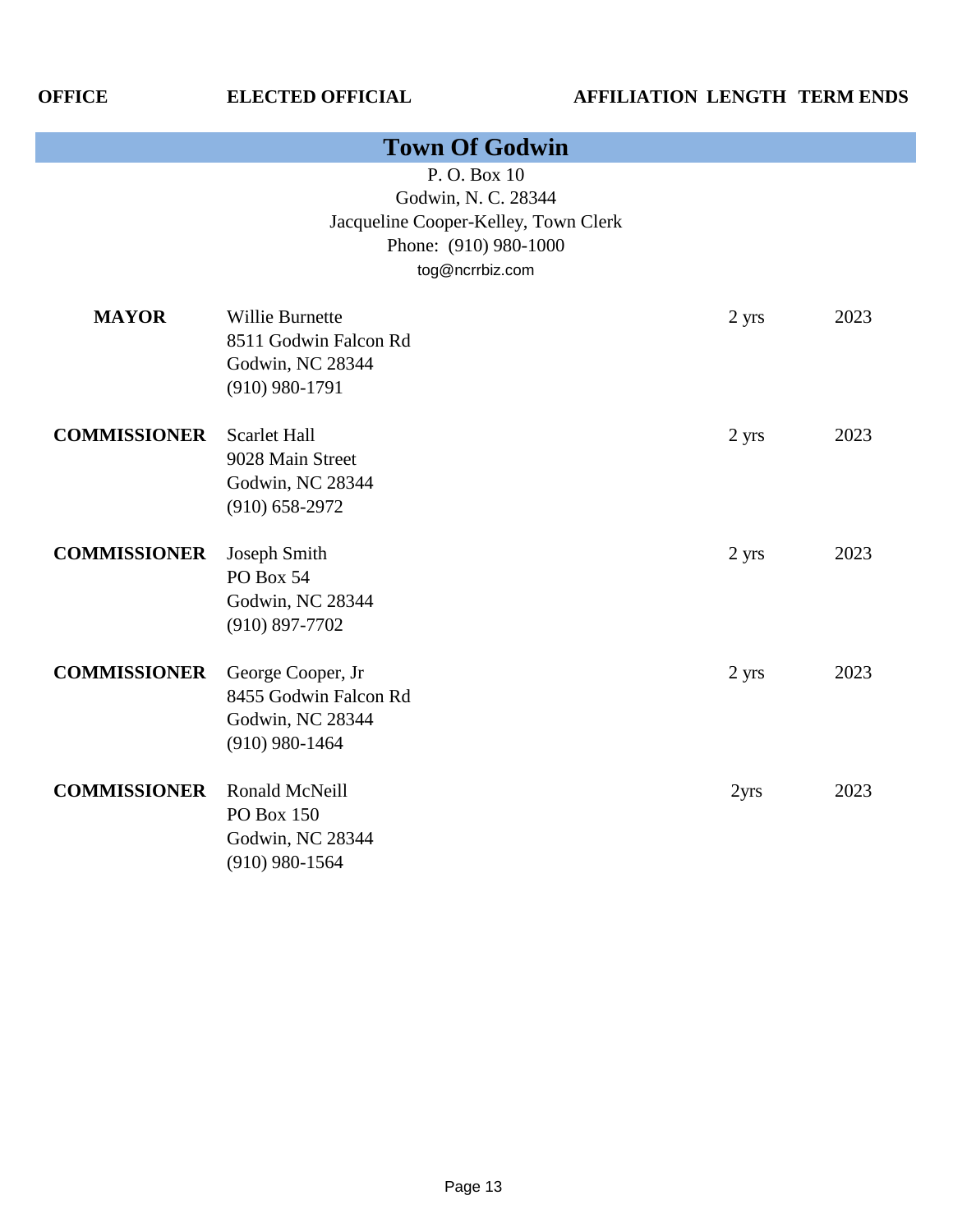| <b>Town Of Hope Mills</b> |                                                                                                                                  |       |      |  |
|---------------------------|----------------------------------------------------------------------------------------------------------------------------------|-------|------|--|
|                           | 5770 Rockfish Road<br>Hope Mills, N. C. 28348<br>Phone: (910) 424-4555<br>Fax: (910) 424-4902<br>Jane Starling, Town Clerk       |       |      |  |
| <b>MAYOR</b>              | Jackie Warner<br>4333 Legion Road<br>Hope Mills, NC 28348<br>$(910)$ 309-7779<br>JWarner@townofhopemills.com                     | 2 yrs | 2023 |  |
| <b>COMMISSIONER</b>       | Kenjuana McCray - Mayor Pro Tem<br>1625 Citation Ct.<br>Parkton, NC 28371<br>$(910)$ 494-1352<br>kmccray@townofhopemills.com     | 2 yrs | 2023 |  |
| <b>COMMISSIONER</b>       | Joanna Scarola<br>5429 Archer Rd<br>Hope Mills, NC 28348<br>$(910)$ 308-1808 (c)<br>jscarola@townofhopemills.com                 | 2 yrs | 2023 |  |
| <b>COMMISSIONER</b>       | Bryan A. Marley<br>5770 Rockfish Rd.<br>Hope Mills, NC 28348<br>$(910)$ 978-1457<br>bmarley@townofhopemills.com                  | 2 yrs | 2023 |  |
| <b>COMMISSIONER</b>       | Grilley Mitchell<br>4056 William Bill Luther Dr<br>Hope Mills, NC 28348<br>$(910)$ 424-6858 (h)<br>gmitchell@townofhopemills.com | 2 yrs | 2023 |  |
| <b>COMMISSIONER</b>       | Jerry Legge<br>6432 Bretton Woods Drive<br>Hope Mills, NC 28348<br>$(910)$ 424-8821<br>jdlegge@townofhopemills.com               | 2yrs  | 2023 |  |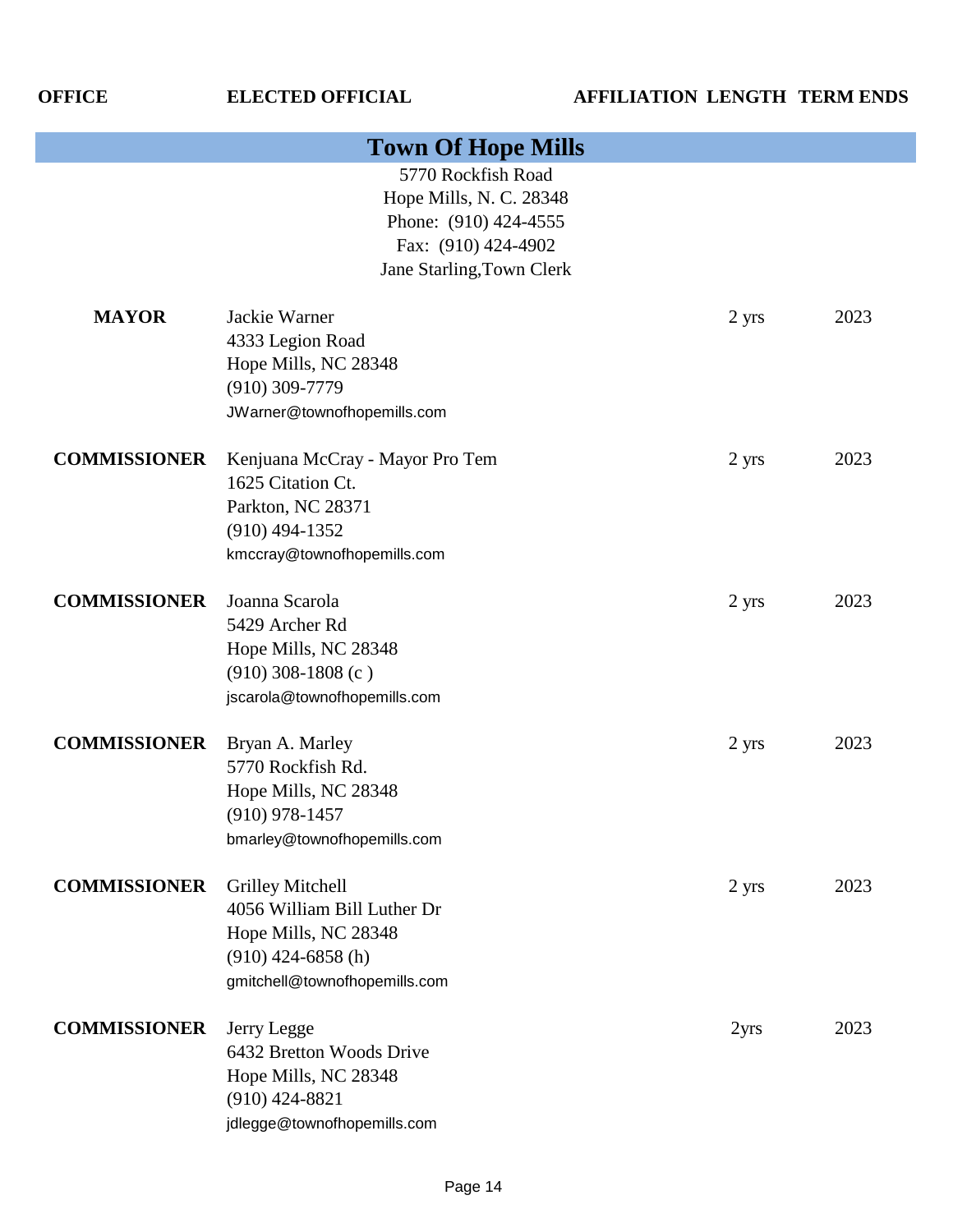| <b>Town Of Linden</b>            |                      |                                       |                 |      |
|----------------------------------|----------------------|---------------------------------------|-----------------|------|
|                                  |                      | 9456 Academy Street                   |                 |      |
|                                  |                      | P.O. Box 130                          |                 |      |
|                                  |                      | Linden, N. C. 28356                   |                 |      |
|                                  |                      | Phone: (910) 980-0119                 |                 |      |
|                                  |                      | Fax: (910) 980-0120                   |                 |      |
|                                  |                      | Kimberly Turner, Town Clerk           |                 |      |
|                                  |                      | E-mail: lindentownhall@embarqmail.com |                 |      |
| <b>MAYOR</b>                     | Frances B. Collier   |                                       | 2 yrs           | 2023 |
|                                  | PO Box 47            |                                       |                 |      |
|                                  | Linden, NC 28356     |                                       |                 |      |
|                                  | $(910)$ 980-0536 (h) |                                       |                 |      |
| <b>COMMISSIONER</b>              | Jonathan Collier     |                                       | 2 yrs           | 2023 |
|                                  | PO Box 47            |                                       |                 |      |
|                                  | Linden, NC 28356     |                                       |                 |      |
|                                  | $(910)$ 908-0825     |                                       |                 |      |
| <b>COMMISSIONER</b>              | Barbara C. Denning   |                                       | 2 yrs           | 2023 |
|                                  | PO Box 25            |                                       |                 |      |
|                                  | Linden, NC 28356     |                                       |                 |      |
|                                  | $(910)$ 980-0918 (h) |                                       |                 |      |
| <b>COMMISSIONER</b>              | Ronnie S. Maness     |                                       | 2 yrs           | 2023 |
|                                  | 4634 Jackson Street  |                                       |                 |      |
|                                  | Linden, NC 28356     |                                       |                 |      |
|                                  | $(910)$ 980-0416 (h) |                                       |                 |      |
| <b>COMMISSIONER</b> Larry Overby |                      |                                       | $2 \text{ yrs}$ | 2023 |
|                                  | 4962 Main Street     |                                       |                 |      |
|                                  | Linden, NC 28356     |                                       |                 |      |
|                                  | $(919) 796 - 8818$   |                                       |                 |      |
| <b>COMMISSIONER</b>              | <b>Betsy Small</b>   |                                       | 2 yrs           | 2023 |
|                                  | <b>PO Box 228</b>    |                                       |                 |      |
|                                  | Linden, NC 28356     |                                       |                 |      |
|                                  | $(910)$ 980-0821     |                                       |                 |      |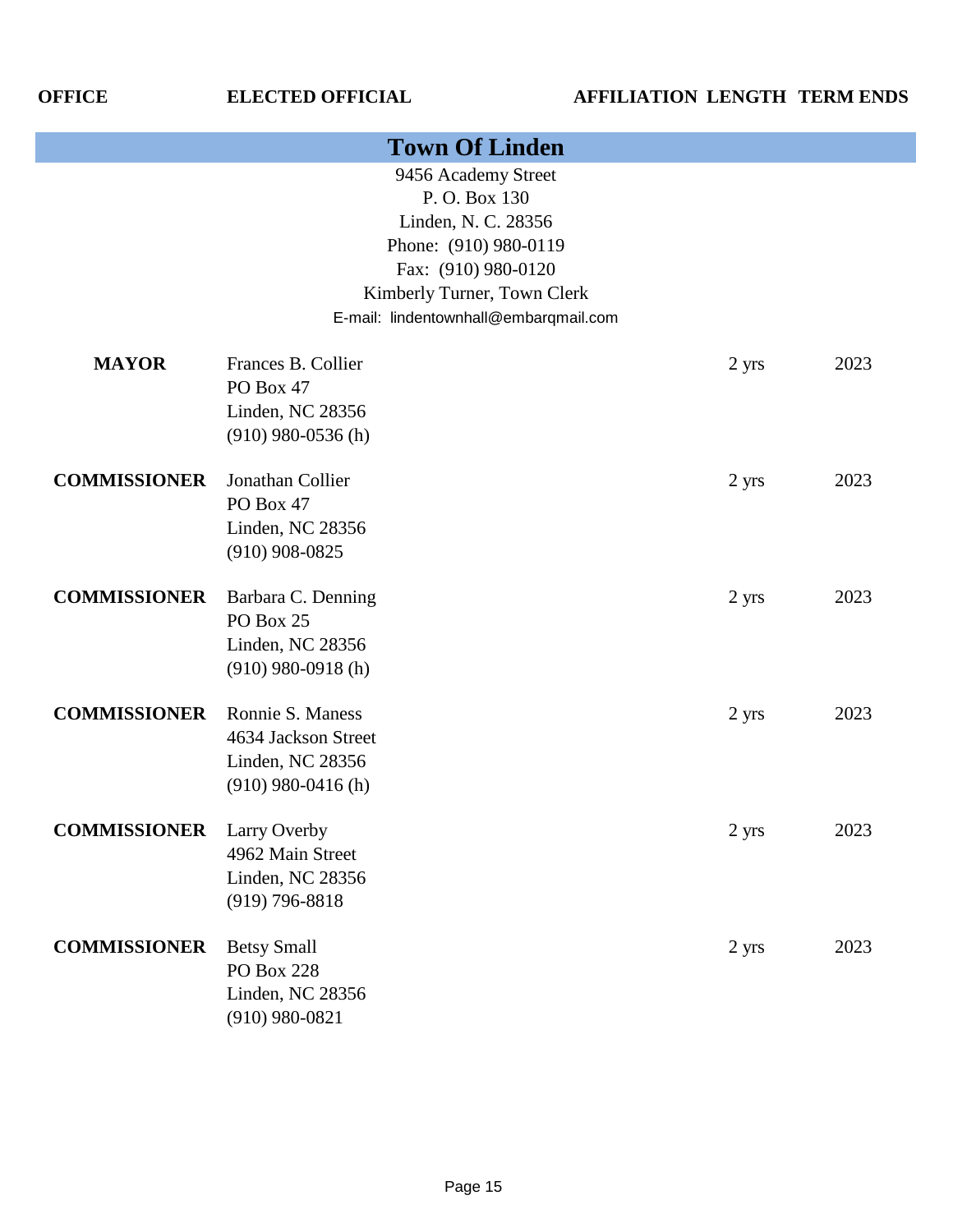| <b>Town Of Spring Lake</b> |                                                                                                                                                                |       |      |
|----------------------------|----------------------------------------------------------------------------------------------------------------------------------------------------------------|-------|------|
|                            | P.O. Box 617<br>Spring Lake, N. C. 28390<br>Phone: (910) 436-0241<br>Fax: (910) 436-2667<br>Debora Hudson - Town Clerk<br>E-mail: dhudson@townofspringlake.com |       |      |
| <b>MAYOR</b>               | Kia Anthony<br>304 Wapiti Dr.<br>Spring Lake, NC 28390<br>910-758-4670                                                                                         | 2 yrs | 2023 |
| <b>ALDERMAN</b>            | Robyn Chadwick - Mayor Pro Tem<br>202 Duncan Rd<br>Spring Lake, NC 28390<br>910-797-8074                                                                       | 2 yrs | 2023 |
| <b>ALDERMAN</b>            | Sona Cooper<br>633 Goodyear Drive<br>Spring Lake, NC 28390<br>$(910) 587 - 7888$<br>sona.cooper@spring-lake.org                                                | 2 yrs | 2023 |
| <b>ALDERMAN</b>            | <b>Raul Palacios</b><br>3312 Hedgemoor Circ<br>Spring Lake, NC 28390<br>910-703-9095                                                                           | 2 yrs | 2023 |
| <b>ALDERMAN</b>            | <b>Adrian Jones Thompson</b><br>120 Elfreth Ln<br>Spring Lake, NC 28390<br>910-978-7400                                                                        | 2 yrs | 2023 |
| <b>ALDERMAN</b>            | Marvin Lackman<br>125 Kristin Avenue<br>Spring Lake, NC 28390<br>910-261-6586                                                                                  | 2 yrs | 2023 |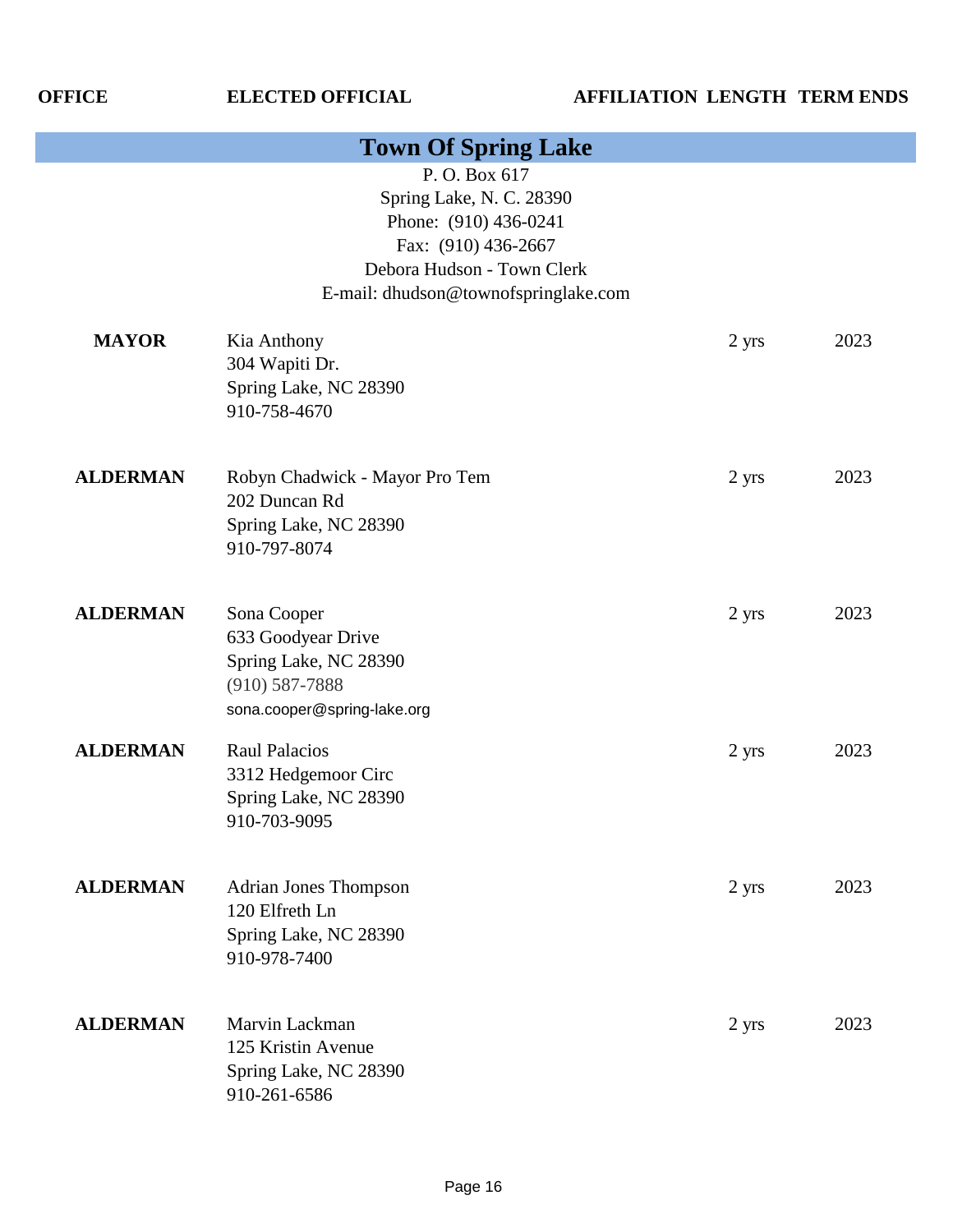| <b>Town Of Stedman</b> |                                                                                                                                   |       |      |  |
|------------------------|-----------------------------------------------------------------------------------------------------------------------------------|-------|------|--|
|                        | 5110 Front Street<br>Stedman, N. C. 28391<br>Phone: (910) 323-1892<br>Christy Horne, Town Clerk<br>E-mail: chorne.tos@ncrrbiz.com |       |      |  |
| <b>MAYOR</b>           | Martin (Mardy) Jones, Jr.<br>PO Box 676<br>Stedman, NC 28391<br>$(910)$ 486-9314<br>mjones.tos@ncrrbiz.com                        | 4 yrs | 2025 |  |
| <b>COMMISSIONER</b>    | Louis Wood<br>6221 Azelia Dr<br>Stedman, NC 28391<br>lbrown.tos@ncrrbiz.com                                                       | 4 yrs | 2025 |  |
| <b>COMMISSIONER</b>    | Paul Pirro<br>6110 Dolman Drive<br>Stedman, NC 28391<br>$(910)$ 568-5650<br>ppirro.tos@ncrrbiz.com                                | 4 yrs | 2025 |  |
| <b>COMMISSIONER</b>    | <b>Billy Horne</b><br>PO Box 325<br>Stedman, NC 28391<br>$(910)$ 483-0980                                                         | 4 yrs | 2023 |  |
| <b>COMMISSIONER</b>    | <b>Jordan Garrett Stewart</b><br>PO Box 79<br>Stedman, NC 28391<br>$(910)$ 309-0313<br>jstewart.tos@ncrrbiz.com                   | 4 yrs | 2023 |  |
| <b>COMMISSIONER</b>    | Will Marsh<br>188 Wade Stedman Rd<br>Stedman, NC 28391<br>wmarsh.tos@ncrrbiz.com                                                  | Appt  | 2023 |  |